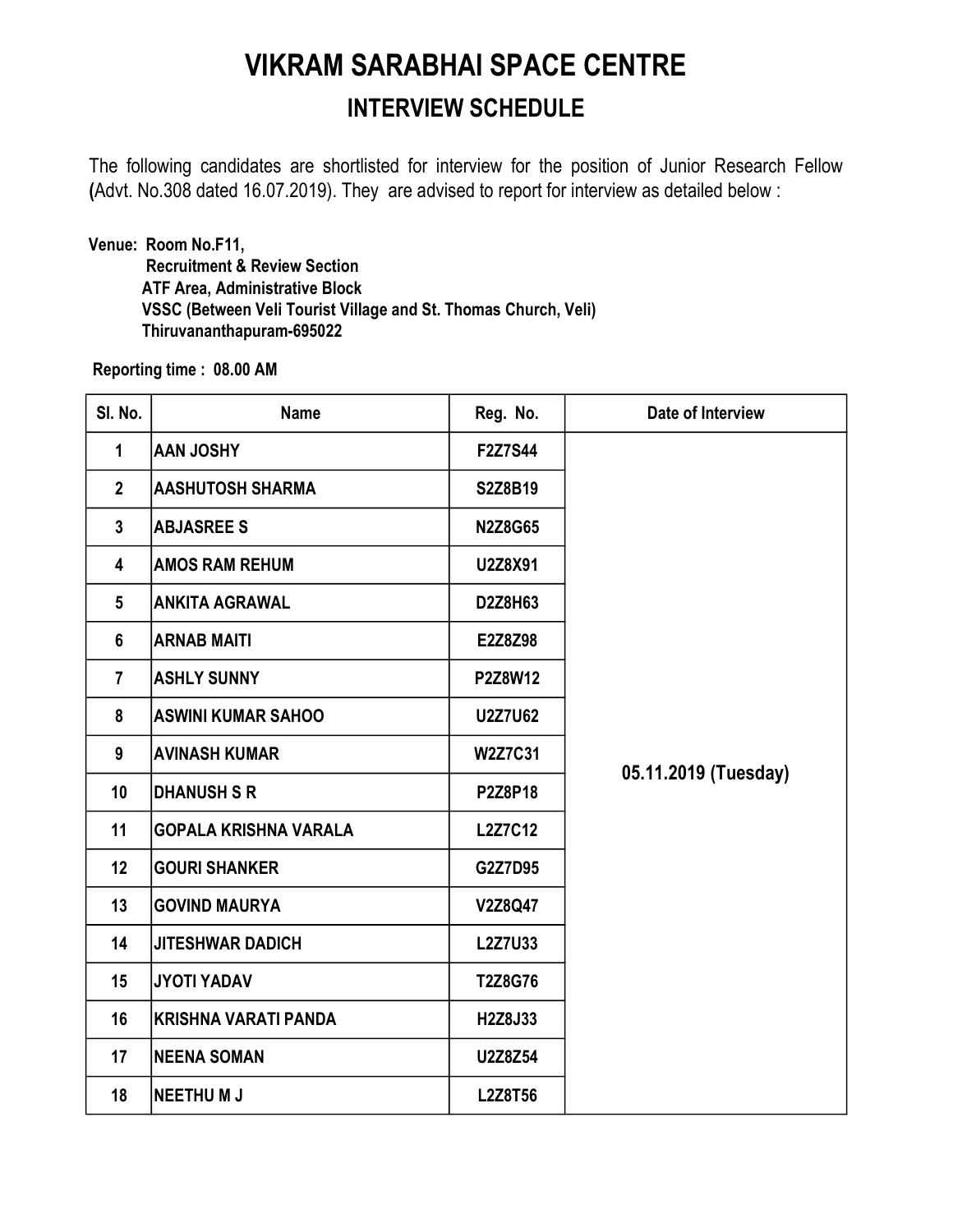| SI. No.         | <b>Name</b>                    | Reg. No.       | Date of Interview     |
|-----------------|--------------------------------|----------------|-----------------------|
| 19              | <b>PRASITA ROY CHOWDHURY</b>   | <b>L2Z8X56</b> |                       |
| 20              | <b>PRIYANKA ROY CHOWDHURY</b>  | <b>R2Z8C77</b> |                       |
| 21              | <b>PRIYANKA SADANGI</b>        | <b>S2Z7N86</b> |                       |
| 22              | <b>PULKIT GUPTA</b>            | <b>W2Z7B38</b> |                       |
| 23              | <b>RAHUL MOHANTY</b>           | <b>V2Z8P28</b> |                       |
| 24              | <b>RAJESH KUMAR BARAD</b>      | <b>B2Z7B81</b> |                       |
| 25              | <b>RAVINDER SHARMA</b>         | <b>J2Z8R88</b> |                       |
| 26              | <b>SACHIN PRABHAKAR</b>        | T2Z8Y48        |                       |
| 27              | <b>SALONI SHARMA</b>           | H2Z8X29        |                       |
| 28              | <b>SAMEER RANJAN BISWAL</b>    | E2Z8F64        | 05.11.2019 (Tuesday)  |
| 29              | <b>SANDIP DAS</b>              | <b>N2Z8X62</b> |                       |
| 30              | <b>SANJAY BALIWAL</b>          | P2Z7S16        |                       |
| 31              | <b>SHASHANK SHEKHAR PANDEY</b> | <b>S2Z7B97</b> |                       |
| 32              | <b>SIDDHI SWARUPA JENA</b>     | L2Z8D17        |                       |
| 33              | <b>SIVADAS P</b>               | <b>N2Z8W23</b> |                       |
| 34              | SOUMYA RANJAN MAHAPATRA        | U2Z8V54        |                       |
| 35              | <b>SRUTHIT V</b>               | J2Z7X43        |                       |
| 36              | <b>SUBHASHREE BEHERA</b>       | <b>R2Z8K21</b> |                       |
| 37              | <b>VEENUS VENUGOPAL</b>        | <b>K2Z8D55</b> |                       |
| $\mathbf{1}$    | <b>ALICE NOBLE A</b>           | <b>V2Z7N55</b> |                       |
| $\overline{2}$  | <b>AMIT KUMAR SHARMA</b>       | <b>R2Z8T79</b> | 06.11.2019(Wednesday) |
| $\mathbf{3}$    | <b>ANIKET PANDEY</b>           | <b>B2Z8W66</b> |                       |
| 4               | <b>U ANJANA</b>                | <b>J2Z8L97</b> |                       |
| $5\phantom{.0}$ | <b>ANKIT KUMAR PANDA</b>       | <b>S2Z8E58</b> |                       |
| 6               | <b>ANSHUL SINGH</b>            | E2Z8G33        |                       |
| $\overline{7}$  | <b>ARUN V S</b>                | Q2Z8J66        |                       |
| 8               | <b>ASWATHY R S</b>             | <b>P2Z8K68</b> |                       |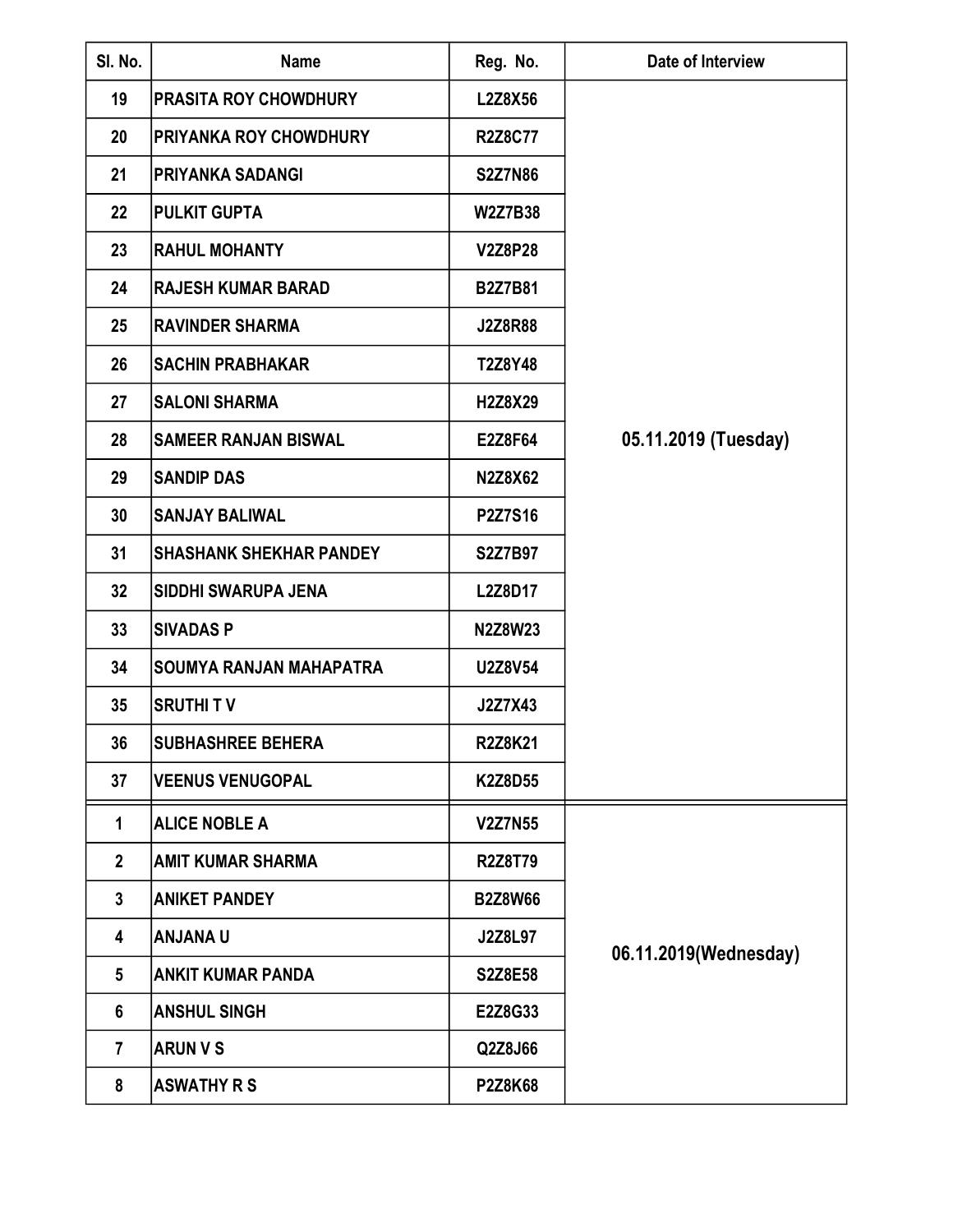| SI. No.          | <b>Name</b>                   | Reg. No.       | Date of Interview     |
|------------------|-------------------------------|----------------|-----------------------|
| 9                | <b>ATHIRA B S</b>             | <b>U2Z7C28</b> |                       |
| 10               | <b>AYUSHI NEMA</b>            | L2Z8P31        |                       |
| 11               | BANTI                         | <b>P2Z7P58</b> |                       |
| 12               | <b>BAVNEET KAUR</b>           | <b>T2Z8L44</b> |                       |
| 13               | <b>CALVINSHIJO</b>            | E2Z8Z11        |                       |
| 14               | <b>CHITIMIREDDY PRASHANTH</b> | <b>L2Z9M36</b> |                       |
| 15               | <b>CHRISTAS MONY A</b>        | <b>L2Z8E23</b> |                       |
| 16               | JYOTHISH K                    | F2Z7T33        |                       |
| 17               | <b>KARTHIKA MENON</b>         | D2Z7Y87        |                       |
| 18               | KRISHANU DAS                  | L2Z7Q79        |                       |
| 19               | <b>LAL CHAND SWAMI</b>        | <b>B2Z8F89</b> |                       |
| 20               | <b>POTKULE SOPAN CHINDHA</b>  | Q2Z7T62        |                       |
| 21               | <b>RADHEY SHYAM YADAV</b>     | E2Z8W45        |                       |
| $22\phantom{.0}$ | <b>RAMYA KOTESWARI Y</b>      | <b>L2Z8V65</b> |                       |
| 23               | <b>RANOJIT BARMAN</b>         | V2Z7X53        | 06.11.2019(Wednesday) |
| 24               | <b>RESHMA REBA ALEXANDER</b>  | <b>L2Z8G81</b> |                       |
| 25               | <b>RESHMA S BABU</b>          | <b>L2Z7W26</b> |                       |
| 26               | <b>RICHA NAJA JAIN</b>        | <b>W2Z8C35</b> |                       |
| 27               | <b>SAKAL SINGLA</b>           | K2Z7X21        |                       |
| 28               | <b>ISIVA KRISHNA S P</b>      | <b>R2Z8L29</b> |                       |
| 29               | <b>SOMESH CHANDRA</b>         | M2Z8Y12        |                       |
| 30               | <b>SOMVEER</b>                | <b>L2Z8J26</b> |                       |
| 31               | <b>SOURADEEP PAL</b>          | M2Z8W53        |                       |
| 32               | <b>SUHAILA CT</b>             | <b>L2Z9M41</b> |                       |
| 33               | <b>ISUSHMITA AGARWAL</b>      | G2Z7V82        |                       |
| 34               | <b>VASHU KAMBOJ</b>           | H2Z7T93        |                       |
| 35               | <b>VEMULA VARAPRASAD</b>      | <b>P2Z8H32</b> |                       |
| 36               | <b>VINOTH KUMAR R</b>         | <b>P2Z8U36</b> |                       |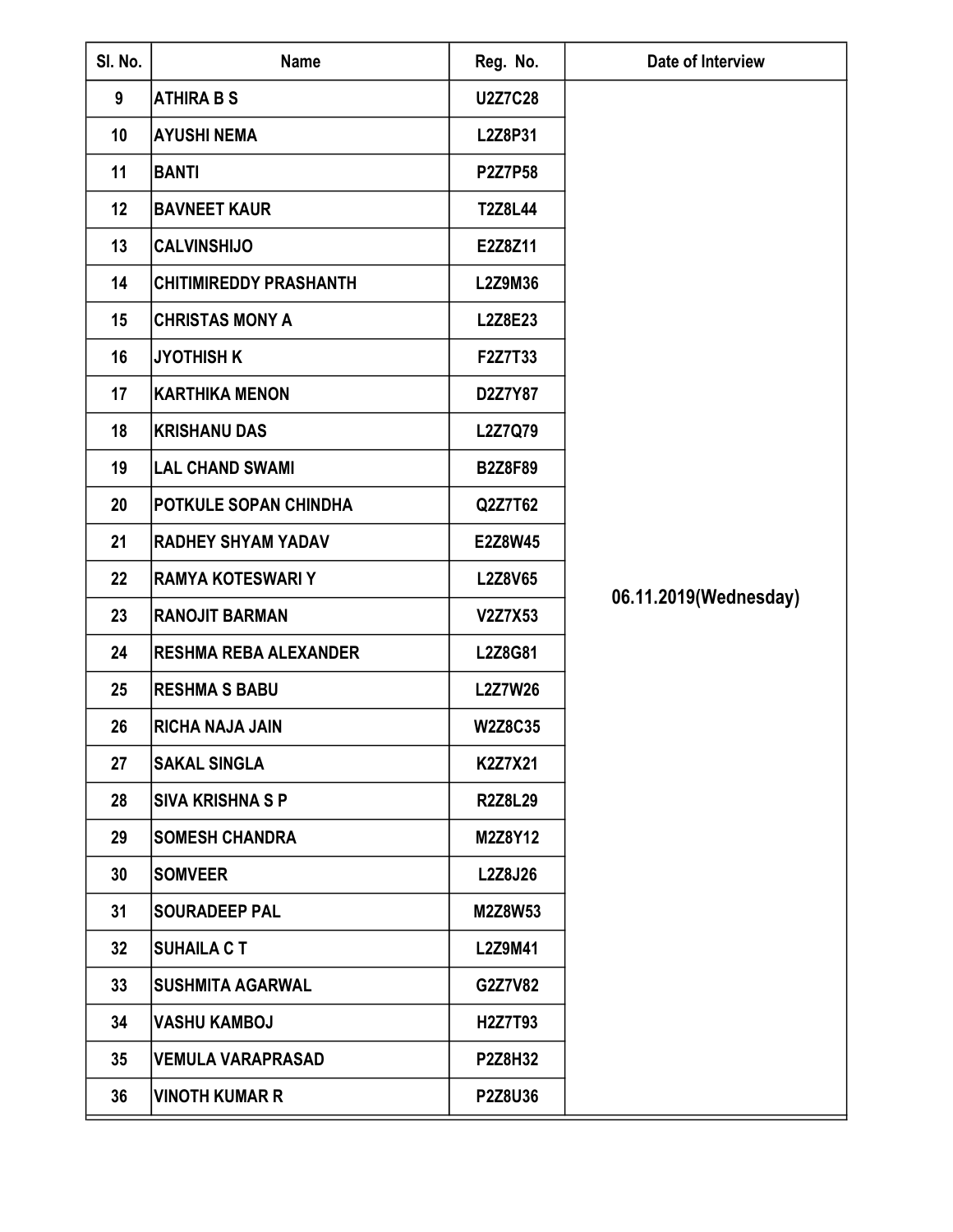| SI. No.         | <b>Name</b>                    | Reg. No.       | Date of Interview     |
|-----------------|--------------------------------|----------------|-----------------------|
| $\mathbf{1}$    | <b>AAKRITI</b>                 | <b>P2Z8M56</b> |                       |
| $\overline{2}$  | <b>ANAMIKA AVINASH PATHAK</b>  | <b>K2Z7T26</b> |                       |
| $\mathbf{3}$    | <b>ANJANA JAMES</b>            | <b>L2Z8H23</b> |                       |
| 4               | <b>ANUGRAH MATHEW PRASAD</b>   | H2Z7Z53        |                       |
| $5\phantom{.0}$ | <b>ANUPAM BHARADWAJ</b>        | J2Z8T62        |                       |
| 6               | <b>ARADHANA PANIGRAHI</b>      | <b>V2Z8M27</b> |                       |
| $\overline{7}$  | ASHOK KUMAR KUMAWAT            | J2Z8B99        |                       |
| 8               | <b>ASWATHY P VIJAYAN</b>       | <b>M2Z7Q62</b> |                       |
| 9               | <b>ATHIRA CHANDRAN M</b>       | G2Z8U89        |                       |
| 10              | <b>BUKYA SAMA</b>              | G2Z7V71        |                       |
| 11              | <b>DAIDEEPKUMAR</b>            | <b>W2Z7A96</b> |                       |
| 12              | <b>ELVIN J PAUL</b>            | H2Z8Q34        |                       |
| 13              | <b>GAUTTAM DASH</b>            | E2Z8Q85        |                       |
| 14              | <b>GREESHMAK</b>               | N2Z7Q36        |                       |
| 15              | <b>GREESHMA SARA JOHN</b>      | D2Z8T23        | 07.11.2019 (Thursday) |
| 16              | <b>HARRIS VARGHESE</b>         | <b>W2Z7Q84</b> |                       |
| 17              | <b>IRFANA S</b>                | T2Z8V79        |                       |
| 18              | <b>KAVYA V S</b>               | F2Z8M34        |                       |
| 19              | LALITHA G KRISHNAN             | <b>R2Z8R42</b> |                       |
| 20              | <b>IMEENU M S</b>              | G2Z7W48        |                       |
| 21              | <b>NANDINI G</b>               | <b>B2Z8L71</b> |                       |
| 22              | <b>NIKHIL JOSEPH JOY</b>       | D2Z8U23        |                       |
| 23              | <b>PRADEEP KUMAR</b>           | <b>R2Z8B36</b> |                       |
| 24              | <b>PRAVEENA GANAPATI HEGDE</b> | <b>K2Z8R71</b> |                       |
| 25              | IRADHIKA KATARIA               | <b>S2Z8L53</b> |                       |
| 26              | <b>REDDIVARI MUNIRAMAIAH</b>   | <b>B2Z8W96</b> |                       |
| 27              | <b>RENU MEHRA</b>              | S2Z8V16        |                       |
| 28              | <b>SARANYA P</b>               | <b>S2Z7X66</b> |                       |